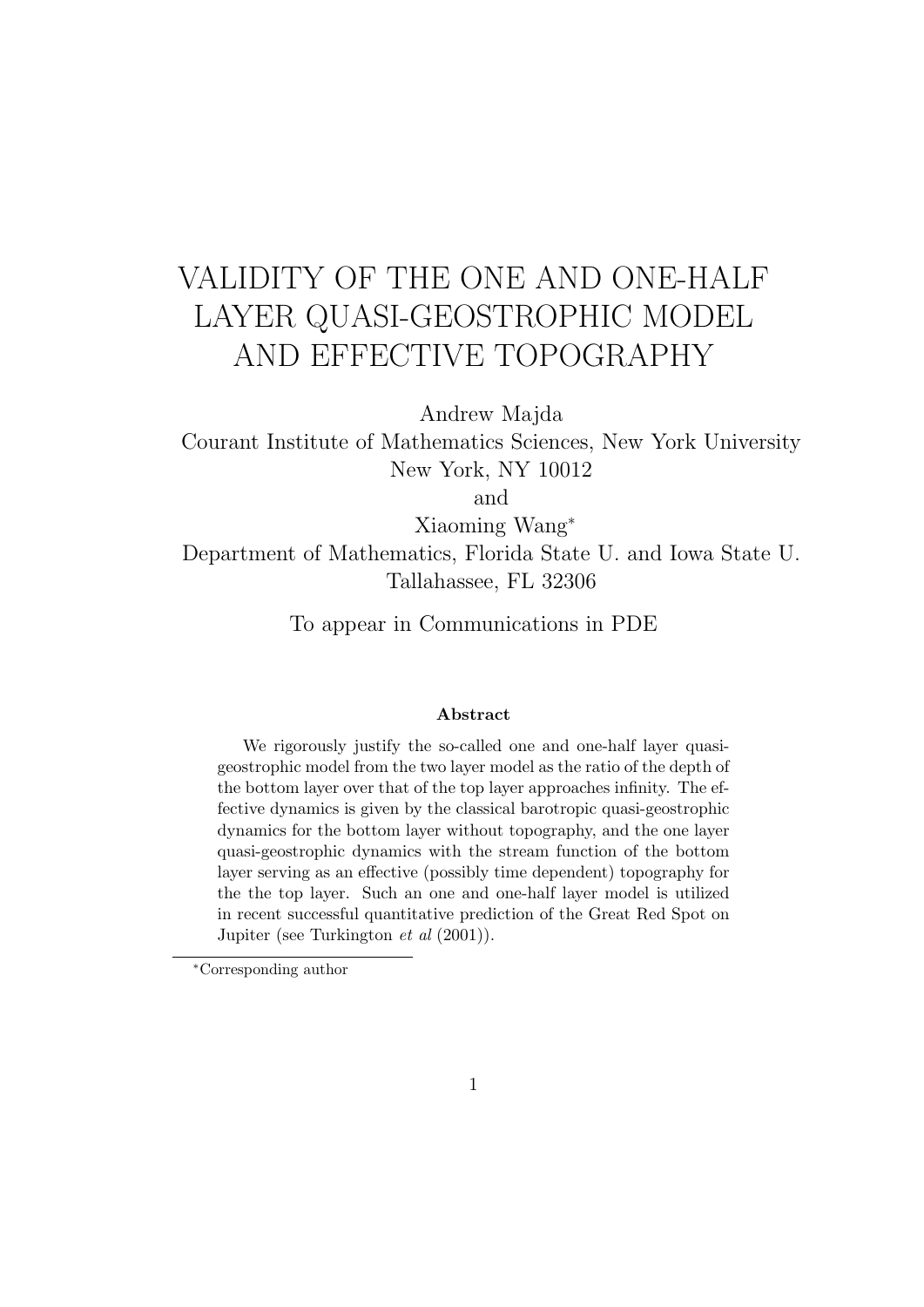# 1 INTRODUCTION

One of the simplest useful models in geophysical fluid dynamics that takes into consideration of rotation and stratification is the following two layer model for quasi-geostrophic flows (see Pedlosky (1979), Gill (1982) for instance)

$$
\frac{\partial}{\partial t}(\Delta \psi_1 - F_1(\psi_1 - \psi_2) + \beta y) + J(\psi_1, \Delta \psi_1 - F_1(\psi_1 - \psi_2) + \beta y) = \mathcal{F}_1(1) \n\frac{\partial}{\partial t}(\Delta \psi_2 - F_2(\psi_2 - \psi_1) + \beta y) + J(\psi_2, \Delta \psi_2 - F_2(\psi_2 - \psi_2) + \beta y) = \mathcal{F}_2(2)
$$

where  $\psi_1$  and  $\psi_2$  are stream functions for the upper and lower layer of fluids respectively,  $\mathcal{F}_j$  represents external forcing on the  $j^{th}$  layer,  $J(f_1, f_2) = \nabla^{\perp} f_1$ .  $\nabla f_2$  is the Jacobian,

$$
F_j = \frac{f_0^2 L^2}{g(\frac{\Delta \rho}{\rho_0}) D_j} \tag{3}
$$

with

- $f = f_0 + \beta y$  being the Coriolis parameter,
- $\bullet$  *L* represents typical horizontal length scale,
- $q$  is the gravitation constant,
- $D_j$  represents the depth of the  $j^{th}$  layer,
- $\rho_0$  represents characteristic fluid density, and
- $\Delta \rho = \rho_2 \rho_1 > 0$  represents the difference in density, and we consider a stably stratified case with lighter fluids (density  $\rho_1$ ) sitting on top of heavier fluids (density  $\rho_2$ ).

The boundary condition under consideration is the channel geometry where all unknowns are periodic in the zonal (longitude  $x$ ) direction with period  $L$  and no-penetration  $\ell$  no flow boundary condition in the meridional  $(y)$  direction. More precisely, we have

$$
\psi_j(x+L, y) = \psi_j(x, y), \tag{4}
$$

$$
\psi_j(x,0) = \psi_j(x,h) = 0.
$$
 (5)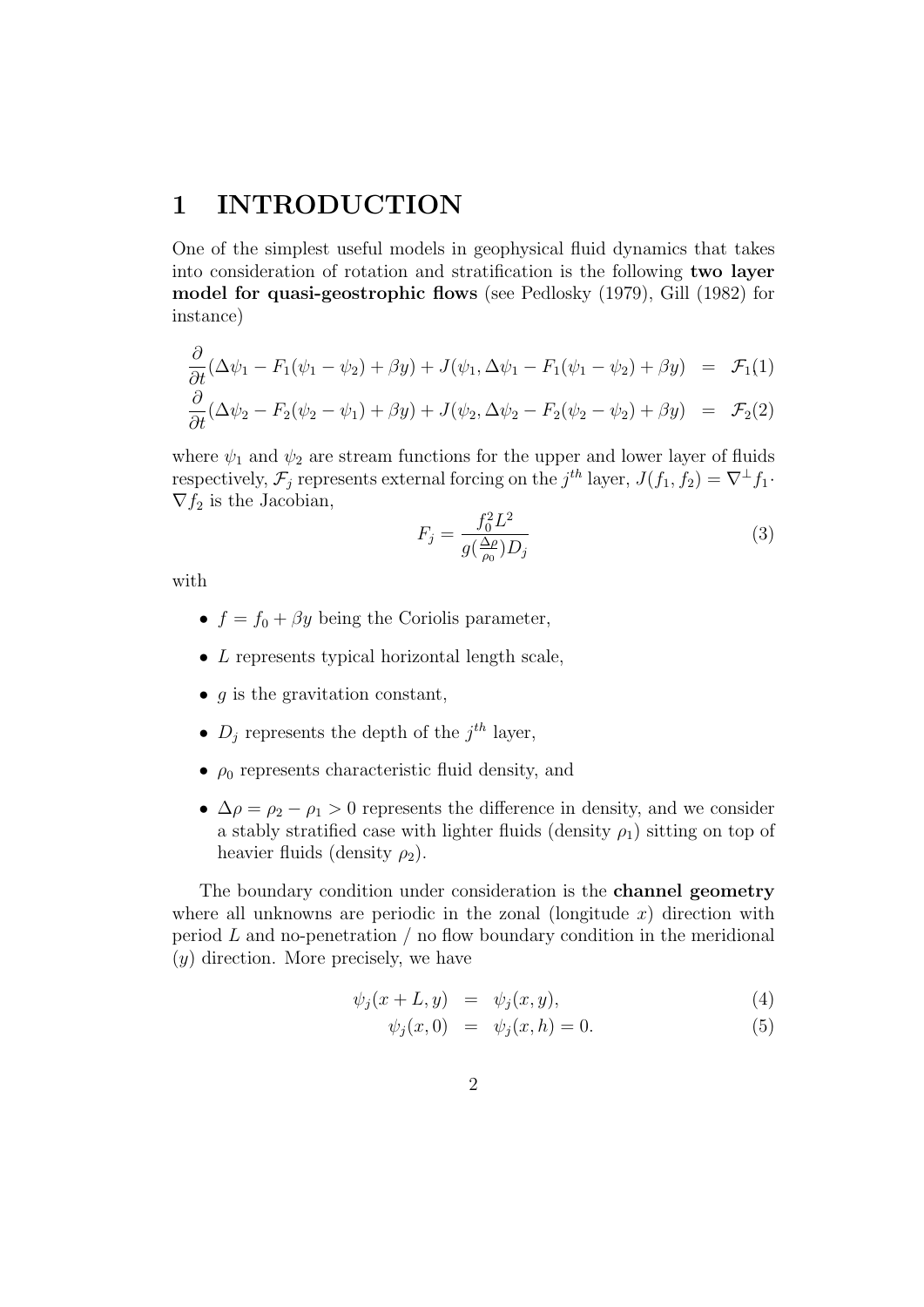Such a set of boundary condition is more appealing than the usual doubly periodic boundary conditions. Physically the no-penetration in the latitudinal direction is closer to physics for flows on mid-latitude beta planes than the periodic boundary conditions, and the channel geometry (not the periodic geometry) allows us to derive conservation in time of the maximum modulus of the potential vorticity in the undamped/unforced environment(see for instance Chapter 1 of Majda and Wang 2004, and section 3 below).

Here we will consider the situation of a bottom layer much thicker than the top layer, i.e.,  $D_2 \gg D_1$ . Physically this could happen in many situations, for instance, in the ocean with a relatively thin (mixing) layer sitting on a much thicker (inertial) layer. The effective dynamics at large ratio of depth (bottom over top) is the so-called one and one-half layer model (10-11). This simplified effective dynamics was central to the recent successful quantitative prediction of the Great Read Spot on the Jupiter by Turkington, Majda, Haven, and DiBattista (2001). A natural question then is if such an approximation is valid. The purpose of this short note is to present a rigorous mathematical justification of this one and one-half layer quasi-geostrophic model from the two layer model (1-2). More precisely, we demonstrate the following.

**Theorem 1** For sufficiently smooth initial data  $q_{i0}$ ,  $j = 1, 2$  and external forcing  $\mathcal{F}_j$ ,  $j=1,2$ , the solutions  $\psi_j$ ,  $j=1,2$  of the two layer quasigeostrophic equations (1-2) converge to the solutions  $\phi_j$ ,  $j=1,2$  of the one and one-half layer quasi-geostrophic equations (10-11) as  $\varepsilon = \frac{F_2}{F_1}$  $\frac{F_2}{F_1}$  approaches zero. Moreover, the convergence rate is  $\varepsilon$ , i.e., for any fixed time T, there exists a constant  $\kappa$  independent of  $\varepsilon$  such that

$$
\|\psi_j - \phi_j\|_{L^\infty(0,T;H^2)} \le \kappa \varepsilon, \quad j = 1,2. \tag{6}
$$

The rest of this short note is organized as follows. In section 2 we formally derive the one and one-half layer model from the two layer model as the depth of the bottom layer goes to infinity. The rigorous mathematical justification of such a limit, i.e., the proof of Theorem 1, is presented in section 3. We offer some concluding remarks and comments on the result obtained and some generalization in section 4.

## 2 FORMAL DERIVATION

Here we formally derive the one and one-half layer quasi-geostrophic model from the two layer quasi-geostrophic model assuming the bottom layer is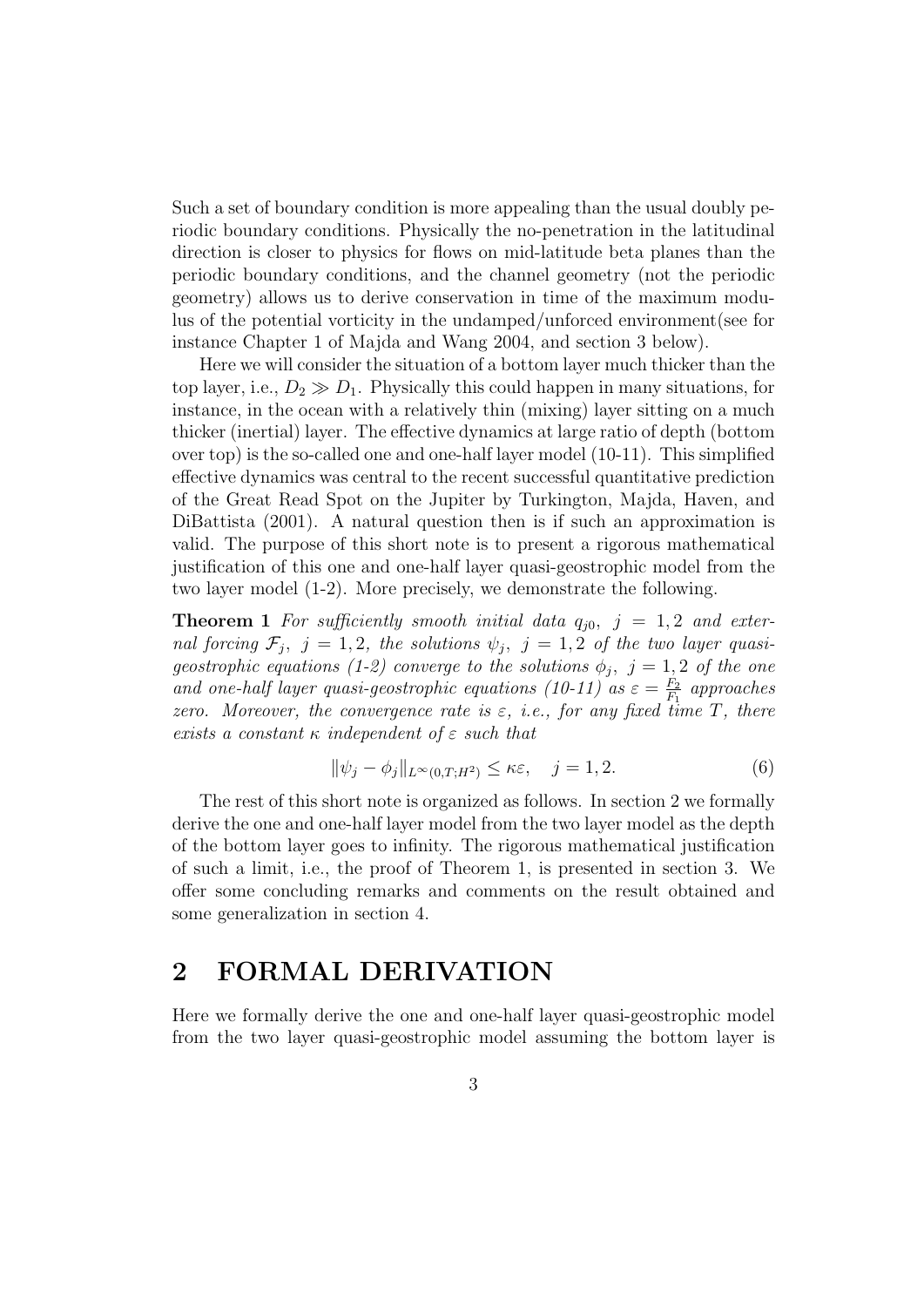much thicker than the top layer., i.e.,

$$
\frac{D_1}{D_2} = \varepsilon \ll 1. \tag{7}
$$

Furthermore, we consider the case where the depth of the top layer and other parameters are fixed. Since the  $F_i$  s are inversely proportional to the depth of the layer with the other parameters fixed (see  $(3)$ ), we may quantify this assumption of the disparity of the depth of the two layers in the following relationship for the two layer model (1-2)

$$
F_2 = \varepsilon F_1,\tag{8}
$$

with  $F_1$  been fixed.

We may then rewrite (2) as

$$
\frac{\partial}{\partial t}(\Delta \psi_2 + \varepsilon F_1(\psi_1 - \psi_2)) + J(\psi_2, \Delta \psi_2 + \varepsilon F_1(\psi_1 - \psi_2)) + \beta \frac{\partial}{\partial x} \psi_2 = 0. \quad (9)
$$

Formally setting  $\varepsilon = 0$  in the above equation and holding other parameters including  $F_1$  fixed, we arrive at the following one and one-half layer quasigeostrophic model as effective dynamics in this deep bottom layer case

$$
\frac{\partial}{\partial t}(\Delta \phi_1 - F_1 \phi_1 + \beta y + F_1 \phi_2) + J(\phi_1, \Delta \phi_1 - F_1 \phi_1 + \beta y + F_1 \phi_2) = \mathcal{F}_1(10)
$$

$$
\frac{\partial}{\partial t}(\Delta \phi_2 + \beta y) + J(\phi_2, \Delta \phi_2 + \beta y) = \mathcal{F}_2[1]
$$

We notice that the effective dynamics of the bottom layer is independent of the top layer, and is governed by the barotropic quasi-geostrophic dynamics without topography.

On the other hand, denoting

$$
h(\mathbf{x},t) = F_1 \phi_2(\mathbf{x},t). \tag{12}
$$

Then the effective dynamics of the top layer can be written as

$$
\frac{\partial q}{\partial t} + J(\phi_1, q) = \mathcal{F}_1, \n q = \Delta \phi_1 - F_1 \phi_1 + \beta y + h.
$$
\n(13)

This means a constant multiply of the bottom layer stream-function serves as a (possibly time dependent) effective topography for the top layer dynamics. This is precisely so in the case of steady state (stationary) bottom layer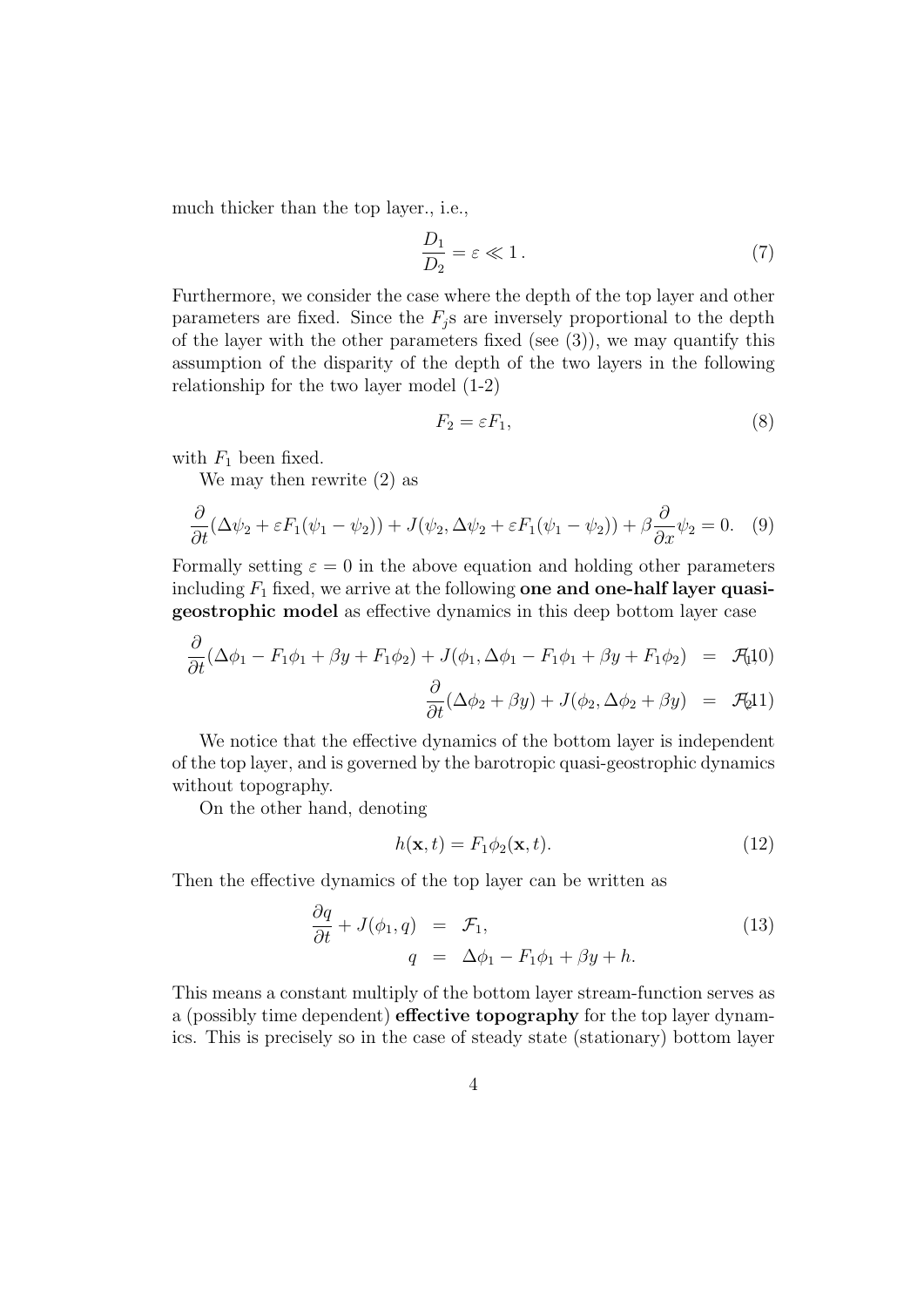stream function  $\phi_2(\mathbf{x})$ . Such steady states are easily achieved by appropriate choice of the forcing term  $\mathcal{F}_2(\mathbf{x})$  dictated by this given stream function. Moreover, many of these kind of stream-functions are nonlinearly stable (see Majda and Wang 2004, Chapter 4, among others).

The one and one-half layer model is intuitively correct. In the case of an extremely deep bottom layer, the inertial of the top layer is negligible when compared to that of the bottom layer and hence the bottom layer should not feel the top layer.

An alternative scaling of the layers is to assume a fixed bottom layer depth and a vanishing top layer depth. In this case the parameters are

$$
F_1 = \frac{F_2}{\varepsilon}
$$

with  $F_2$  been fixed.

The effective dynamics derived by formally setting  $\varepsilon = 0$  is then

$$
\frac{\partial}{\partial t}(\psi_1 - \psi_2) + J(\psi_1, \psi_1 - \psi_2) = 0,
$$
  

$$
\frac{\partial}{\partial t}(\Delta \psi_2 - F_2(\psi_2 - \psi_1) + \beta y) + J(\psi_2, \Delta \psi_2 - F_2(\psi_2 - \psi_2) + \beta y) = \mathcal{F}_2.
$$

However, we will not pursue this limit here.

### 3 MATHEMATICAL JUSTIFICATION

Here we rigorously justify the one and one-half layer model as the limit of the two layer model (1-2) as the ratio of the depth, i.e.,  $\varepsilon$ , approaches zero.

#### 3.1 A priori Estimates

As in almost all rigorous work on perturbation problems, we need to derive uniform estimates in terms of the perturbation variable  $\varepsilon$  ( $F_2$ ). The natural way to derive such estimates is to utilize conserved quantities (in the unforced case) (see for instance Pedlosky 1987, Majda and Wang 2004 among others).

It turns out that the conserved quantity that is useful here is the maximum modulus of the potential vorticity in each layer in this channel geometry. We want to emphasize that the potential vorcticities are conserved for our channel geometry but not necessarily conserved for the periodic geometry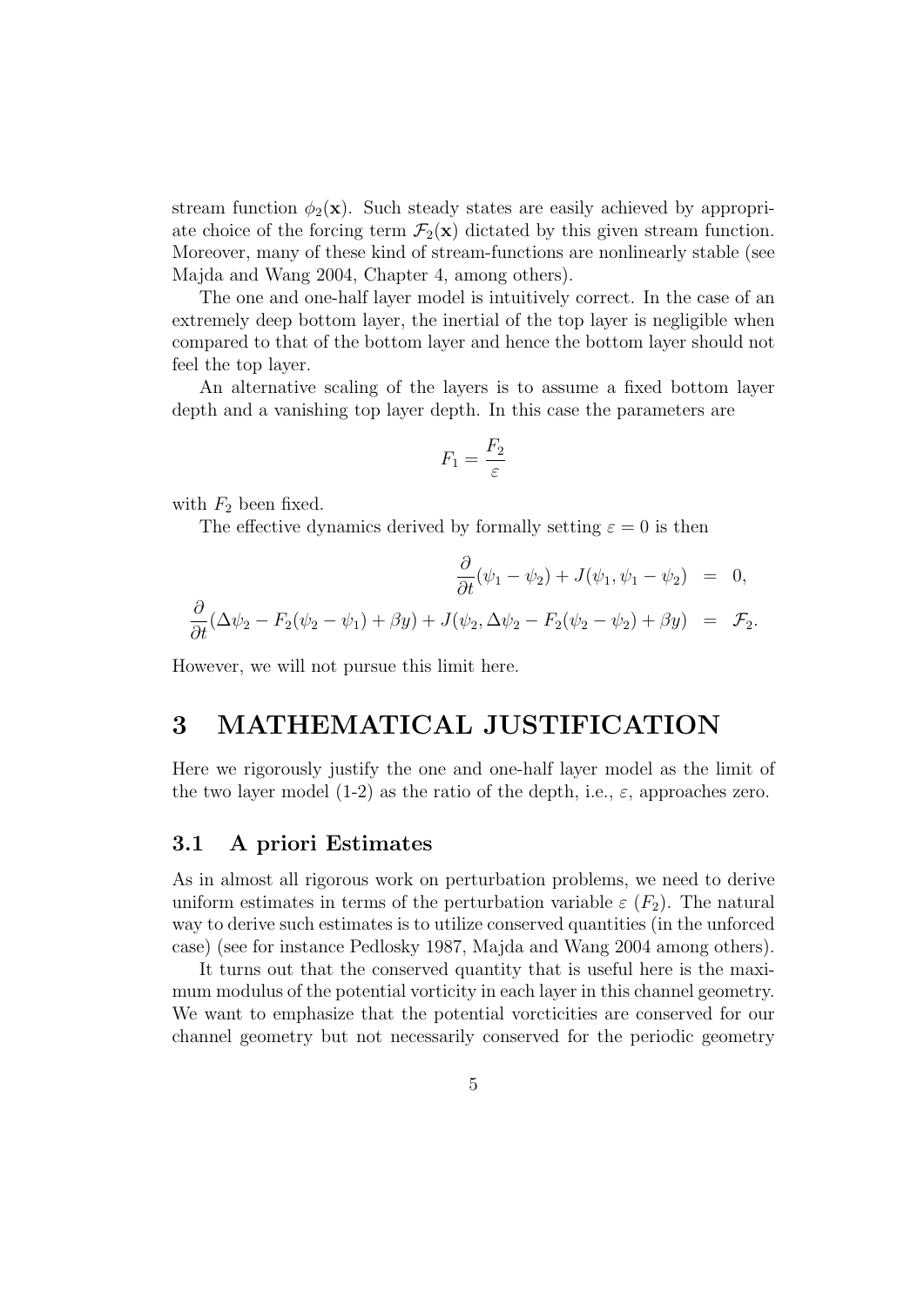(see for instance Majda and Wang 2004, Chapter 1, and the calculations below). Indeed, the two layer model (1-2) can be viewed as the potential vorticities  $q_j = \Delta \psi_j + (-1)^j F_j(\psi_1 - \psi_2) + \beta y$  being transported along each particle trajectory if there were no external forcing  $(\mathcal{F}_i = 0)$ , and thus the maximum modulus of the potential vorticities remain the same along each particle trajectory. Moreover, for the channel geometry, trajectories start within the channel never leave the channel which ensures the conservation of the modulus of the potential vorticity. In our forced situation, we may multiply the equations by  $q_j^{2k-1}$ , integrate over the channel and apply Hölder's inequality to obtain

$$
\frac{d}{dt}(\frac{1}{2k}||q_j||_{L^{2k}}^{2k}) \le ||\mathcal{F}_j||_{L^{2k}}||q_j||_{L^{2k}}^{2k-1}
$$
\n(14)

where the nonlinear term drops out since

$$
\int_{\Omega} \nabla^{\perp} \psi_j \cdot \nabla q_j q_j^{2k-1} = \frac{1}{2k} \int_{\Omega} \nabla^{\perp} \psi_j \cdot \nabla q_j^{2k}
$$
\n
$$
= \frac{1}{2k} \int_{\Omega} \left( -\frac{\partial \psi_j}{\partial y} \frac{\partial q_j^{2k}}{\partial x} + \frac{\partial \psi_j}{\partial x} \frac{\partial q_j^{2k}}{\partial y} \right)
$$
\n
$$
= \frac{1}{2k} \left\{ -\int_{y=h} \psi_j(x, h) \frac{\partial q_j^{2k}}{\partial x} (x, h) + \int_{y=0} \psi_j(x, 0) \frac{\partial q_j^{2k}}{\partial x} (x, 0) \right\}
$$
\n
$$
+ \int_{x=L} \psi_j(L, y) \frac{\partial q_j^{2k}}{\partial y} (L, y) - \int_{x=0} \psi_j(0, y) \frac{\partial q_j^{2k}}{\partial y} (0, y) \}
$$
\n
$$
= 0
$$
\n(15)

where we performed integration by parts and utilized the channel boundary condition (5) in an essential way (the  $q_j$ 's are not periodic in y), and the periodicity (with period L) of  $\psi_j$  and  $q_j$  in x.

Inequality (14) implies

$$
||q_j||_{L^{\infty}(0,T;L^{2k})} \le ||q_{j0}||_{L^{2k}} + T|\Omega|^{1/2k} ||\mathcal{F}_j||_{L^{\infty}(0,T;L^{\infty})}
$$
(16)

which further implies

$$
\|q_j\|_{L^{\infty}(0,T;L^{\infty})} = \lim_{k \to \infty} \|q_j\|_{L^{\infty}(0,T;L^{2k})}
$$
  
 
$$
\leq \|q_{j0}\|_{L^{\infty}} + T \|\mathcal{F}_j\|_{L^{\infty}(0,T;L^{\infty})}.
$$
 (17)

Notice that this estimate is not uniform in  $\varepsilon$  estimate for  $\psi_i$  (or  $q_i$ ). In order to get uniform estimates, we first derive uniform estimate for the difference of the stream function by forming the difference of the two inequalities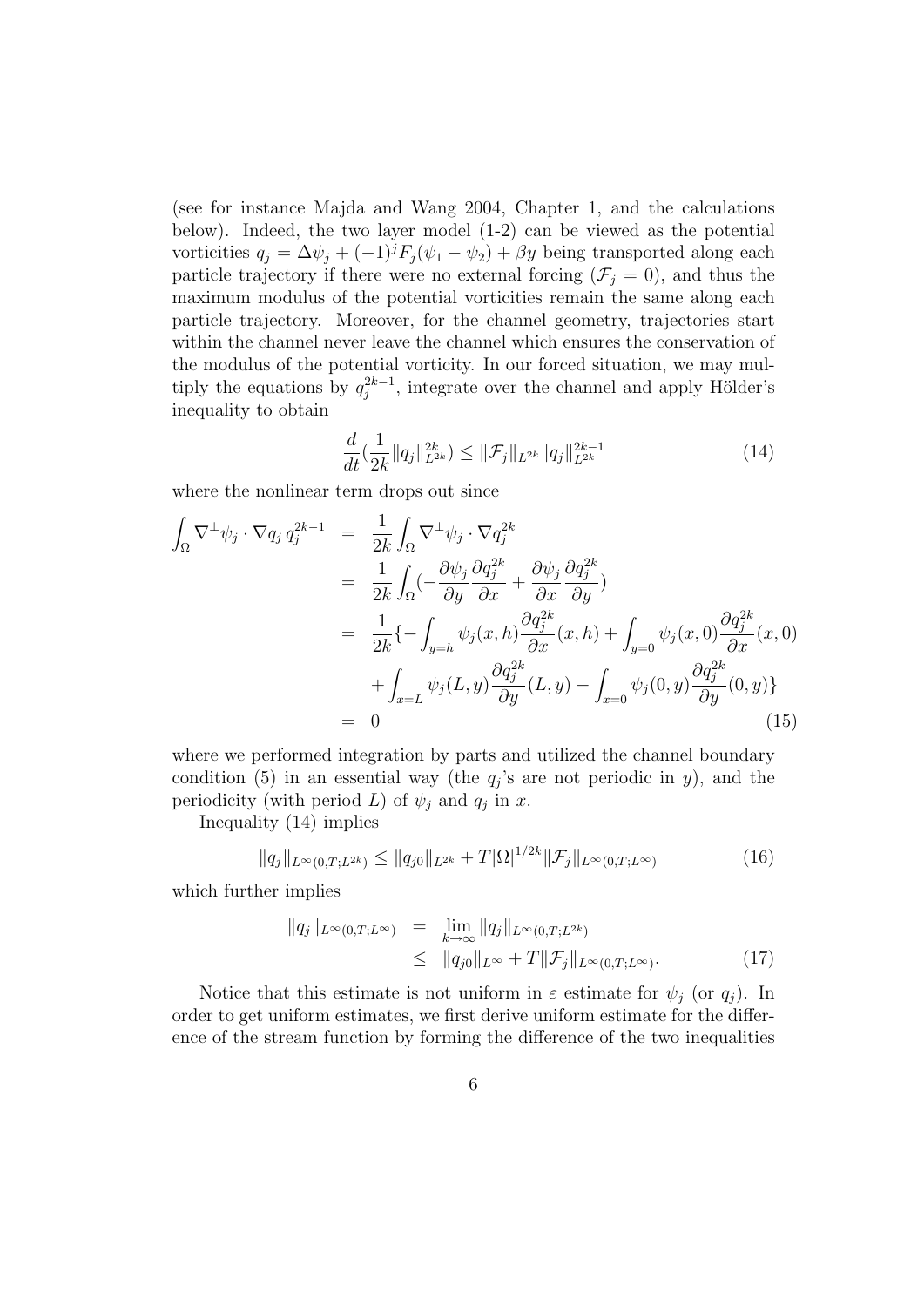in (17). We have

$$
\|\Delta(\psi_1 - \psi_2) - (F_1 + F_2)(\psi_1 - \psi_2)\|_{L^{\infty}(0,T;L^{\infty})}
$$
\n
$$
= \|\Delta\psi_1 - F_1(\psi_1 - \psi_2) + \beta y - (\Delta\psi_2 - F_2(\psi_2 - \psi_1) + \beta y)\|_{L^{\infty}(0,T;L^{\infty})}
$$
\n
$$
\leq \|q_1\|_{L^{\infty}(0,T;L^{\infty})} + \|q_2\|_{L^{\infty}(0,T;L^{\infty})}
$$
\n
$$
\leq \kappa_1
$$
\n(18)

where we utilized simple triangular inequality and (17). Here and elsewhere, the  $\kappa_i$  s denote generic constants independent of  $\varepsilon$ .

The previous inequality implies, since  $F_1 + F_2 \geq 0$ ,

$$
\|\Delta(\psi_1 - \psi_2)\|_{L^\infty(0,T;L^\infty)} \le \kappa_2 \tag{19}
$$

Combining this with the uniform estimates on the potential vorticity (17), we have

$$
\|\Delta \psi_j\|_{L^\infty(0,T;L^\infty)} \le \kappa_3, \quad j = 1,2. \tag{20}
$$

The global in time wellposedness of the two layer model follows from these two estimates together with the usual analysis for classical two dimensional inviscid flows which can be found in Majda and Bertozzi (2001) among others. An alternative way to understand this is that, since the vorticities and potential vorticities remain bounded for all time, the Beale-Kato-Majda type criterion tells us that classical solution must exist for all time.

We also claim that the same kind of estimates hold for the limit one and one-half layer model (10-11). Moreover, since the bottom layer of the one and one-half layer model satisfies the barotropic quasi-geostrophic equation without topography, we can copy regularity works on two dimensional Euler equations for incompressible perfect fluids and derive higher order estimates on the solutions (see Majda and Bertozzi 2001, section 4.4, Temam 1975 among others). This in turn implies higher order regularity on the top layer since the stream function of the bottom layer serves as scaled effective topography for the top layer. In particular we have

$$
\|\phi_j\|_{L^{\infty}(0,T;H^s)} \le \kappa_4, \ j = 1,2 \tag{21}
$$

for some sufficiently high index s.

#### 3.2 Convergence

We are now ready to prove the convergence, i.e., Theorem 1.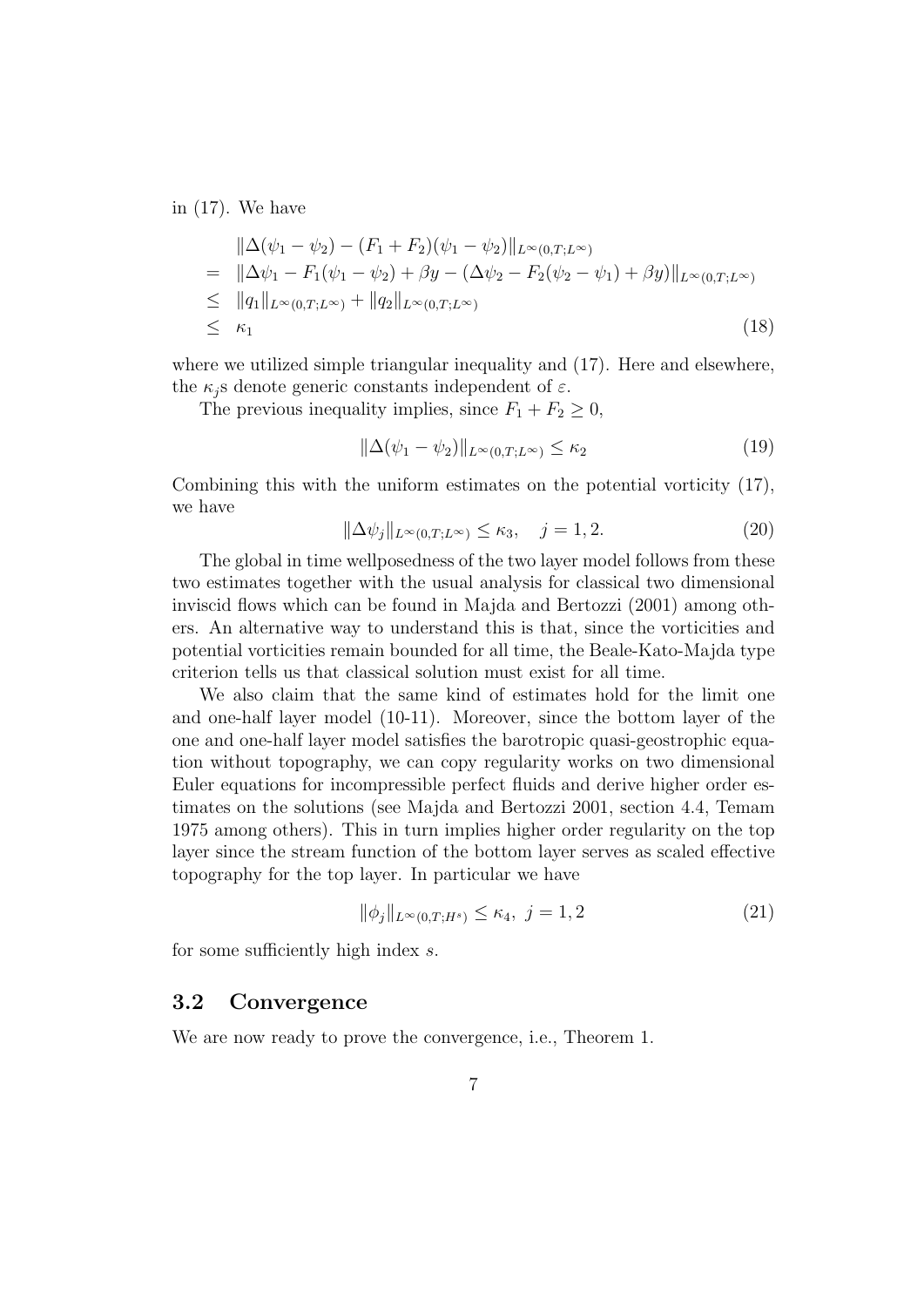We introduce the difference between the stream functions

$$
\tilde{\psi}_j = \psi_j - \phi_j, \ j = 1, 2. \tag{22}
$$

We first look into the equation satisfied by the difference of the bottom layer stream functions. This is expected to be relatively easier due to the simplified dynamics for the bottom layer in the one and one-half layer model (10-11). We then have, utilizing the two layer model (1-2) and the one and one-half layer model (10-11),

$$
\frac{\partial}{\partial t}\Delta \tilde{\psi}_2 - F_2 \frac{\partial}{\partial t}(\psi_2 - \psi_1) + J(\psi_2, \Delta \tilde{\psi}_2) + J(\tilde{\psi}_2, \Delta \phi_2) - F_2 J(\psi_2, \psi_2 - \psi_1) + \beta \frac{\partial \tilde{\psi}_2}{\partial x} = 0
$$
(23)

Next we multiply this equation by  $\Delta \tilde{\psi}_2$  and integrate over the channel. Notice that the nonlinear terms can be estimated as, after performing elementary integration by parts, utilizing (20), (21), as well as Sobolev imbedding,

$$
\int \frac{\partial \tilde{\psi}_2}{\partial x} \Delta \tilde{\psi}_2 = -\frac{1}{2} \int \frac{\partial}{\partial x} |\nabla \tilde{\psi}_2|^2
$$
\n
$$
= 0,
$$
\n
$$
\int J(\psi_2, \Delta \tilde{\psi}_2) \Delta \tilde{\psi}_2 = \int \nabla^{\perp} \psi_2 \cdot \nabla \Delta \tilde{\psi}_2 \Delta \tilde{\psi}_2
$$
\n
$$
= \frac{1}{2} \int \nabla^{\perp} \psi_2 \cdot \nabla (\Delta \tilde{\psi}_2)^2
$$
\n
$$
= 0,
$$
\n
$$
\int J(\psi_2, \psi_2 - \psi_1) \Delta \tilde{\psi}_2 | = | \int \nabla^{\perp} \psi_2 \cdot \nabla (\psi_2 - \psi_1) \Delta \tilde{\psi}_2 |
$$
\n(25)

$$
\begin{aligned}\n|\int J(\psi_2, \psi_2 - \psi_1) \Delta \tilde{\psi}_2| &= |\int \nabla^{\perp} \psi_2 \cdot \nabla (\psi_2 - \psi_1) \Delta \tilde{\psi}_2| \\
&\leq |\Delta \tilde{\psi}_2|_{L^2} |\nabla \psi_2|_{L^2} |\nabla (\psi_2 - \psi_1)|_{L^\infty} \\
&\leq \kappa_5 |\Delta \tilde{\psi}_2|_{L^2},\n\end{aligned} \tag{26}
$$

$$
\begin{split}\n|\int J(\tilde{\psi}_2, \Delta \phi_2) \Delta \tilde{\psi}_2| &= |\int \nabla^{\perp} \tilde{\psi}_2 \cdot \nabla \Delta \phi_2 \Delta \tilde{\psi}_2| \\
&\leq |\nabla \tilde{\psi}_2|_{L^4} |\nabla \Delta \phi_2|_{L^4} |\Delta \tilde{\psi}_2|_{L^2} \\
&\leq \kappa_6 |\Delta \tilde{\psi}_2|_{L^2}^2.\n\end{split} \tag{27}
$$

Next, we need to estimate the time derivative of the difference of the stream functions of the top and bottom layer as suggested by (23). For this purpose, we take the difference of equations (1) and (2) and we obtain

$$
\frac{\partial}{\partial t}((\Delta - (F_1 + F_2))(\psi_1 - \psi_2)) = -J(\psi_1, q_1) + J(\psi_2, q_2) + \mathcal{F}_1 - \mathcal{F}_2(28)
$$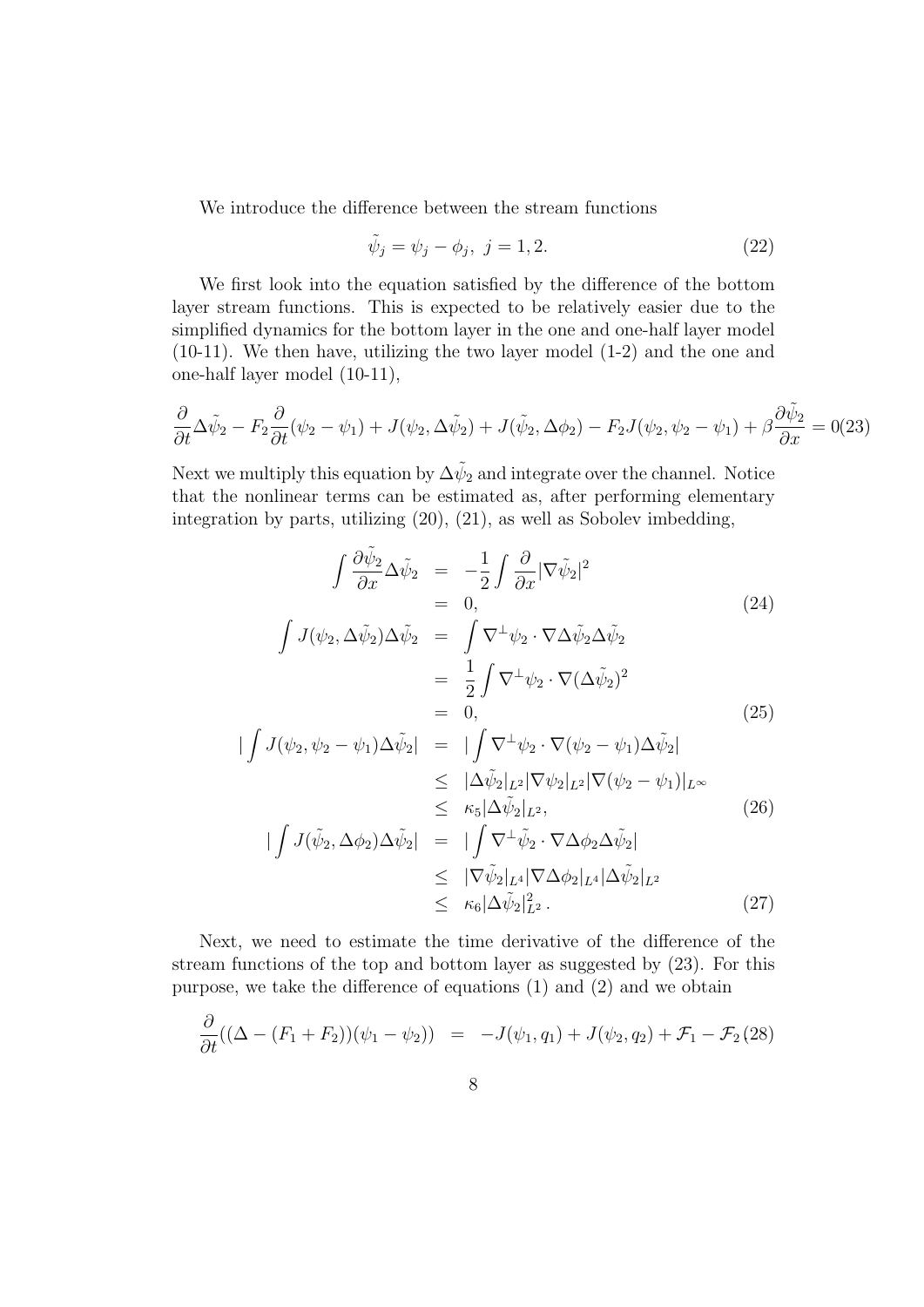which can be re-written as

$$
\frac{\partial}{\partial t}(\psi_1 - \psi_2) = (\Delta - (F_1 + F_2))^{-1}(-J(\psi_1, q_1) + J(\psi_2, q_2) + \mathcal{F}_1 - \mathcal{F}_2)(29)
$$

Thus, we have

$$
\begin{split}\n|\frac{\partial}{\partial t}(\psi_2 - \psi_1)|_{H^1} &= |(\Delta - (F_1 + F_2))^{-1}(-J(\psi_1, q_1) + J(\psi_2, q_2) + \mathcal{F}_1 - \mathcal{F}_2)|_{H^1} \\
&\leq \kappa_7 |J(\psi_1, q_1) - J(\psi_2, q_2) - \mathcal{F}_1 + \mathcal{F}_2)|_{H^{-1}} \\
&\leq \kappa_8 \{|\nabla \psi_1|_{L^2}|q_1|_{L^\infty} + |\nabla \psi_2|_{L^2}|q_2|_{L^\infty} + |\mathcal{F}_1 - \mathcal{F}_2|_{H^{-1}}\} \\
&\leq \kappa_9.\n\end{split} \tag{30}
$$

where we have used (17) and the following simple inequality

$$
|\int J(f,g)h| = |\int J(f,h)g| \le |\nabla f|_{L^2}|g|_{L^\infty} |\nabla h|_{L^2}
$$
\n(31)

which implies that

$$
|J(f,g)|_{H^{-1}} \le |\nabla f|_{L^2}|g|_{L^{\infty}}.\tag{32}
$$

Combining (24-27), (30) and utilizing Cauchy-Schwarz we have

$$
\frac{1}{2}\frac{d}{dt}|\Delta \tilde{\psi}_2|_{L^2}^2 \le \kappa_{10}|\Delta \tilde{\psi}_2|_{L^2}^2 + \kappa_{11}\varepsilon^2. \tag{33}
$$

which further implies

$$
\|\psi_2 - \phi_2\|_{L^\infty(0,T;H^2)} \le \kappa_{12}\varepsilon. \tag{34}
$$

This is the second estimate in Theorem 1.

As a byproduct, we can estimate the time derivative of the difference of the bottom layer stream functions. This is needed in proving the convergence of the top layer as we shall see below. For this purpose we go back to (23) and notice

$$
\frac{\partial}{\partial t}\tilde{\psi}_2 = \Delta^{-1}(F_2 \frac{\partial}{\partial t}(\psi_2 - \psi_1) - J(\psi_2, \Delta \tilde{\psi}_2) - J(\tilde{\psi}_2, \Delta \phi_2) + F_2 J(\psi_2, \psi_2 - \psi_1) - \beta \frac{\partial \tilde{\psi}_2}{\partial x})
$$
\n(35)

Thus, we have, after applying elementary integration by parts and utilizing estimates (20), (21), (30), (32) and (34),

$$
\left|\frac{\partial}{\partial t}\tilde{\psi}_2\right|_{H^1} \leq F_2 \left|\frac{\partial}{\partial t}(\psi_2 - \psi_1)\right|_{H^{-1}} + |J(\psi_2, \Delta \tilde{\psi}_2)|_{H^{-1}}
$$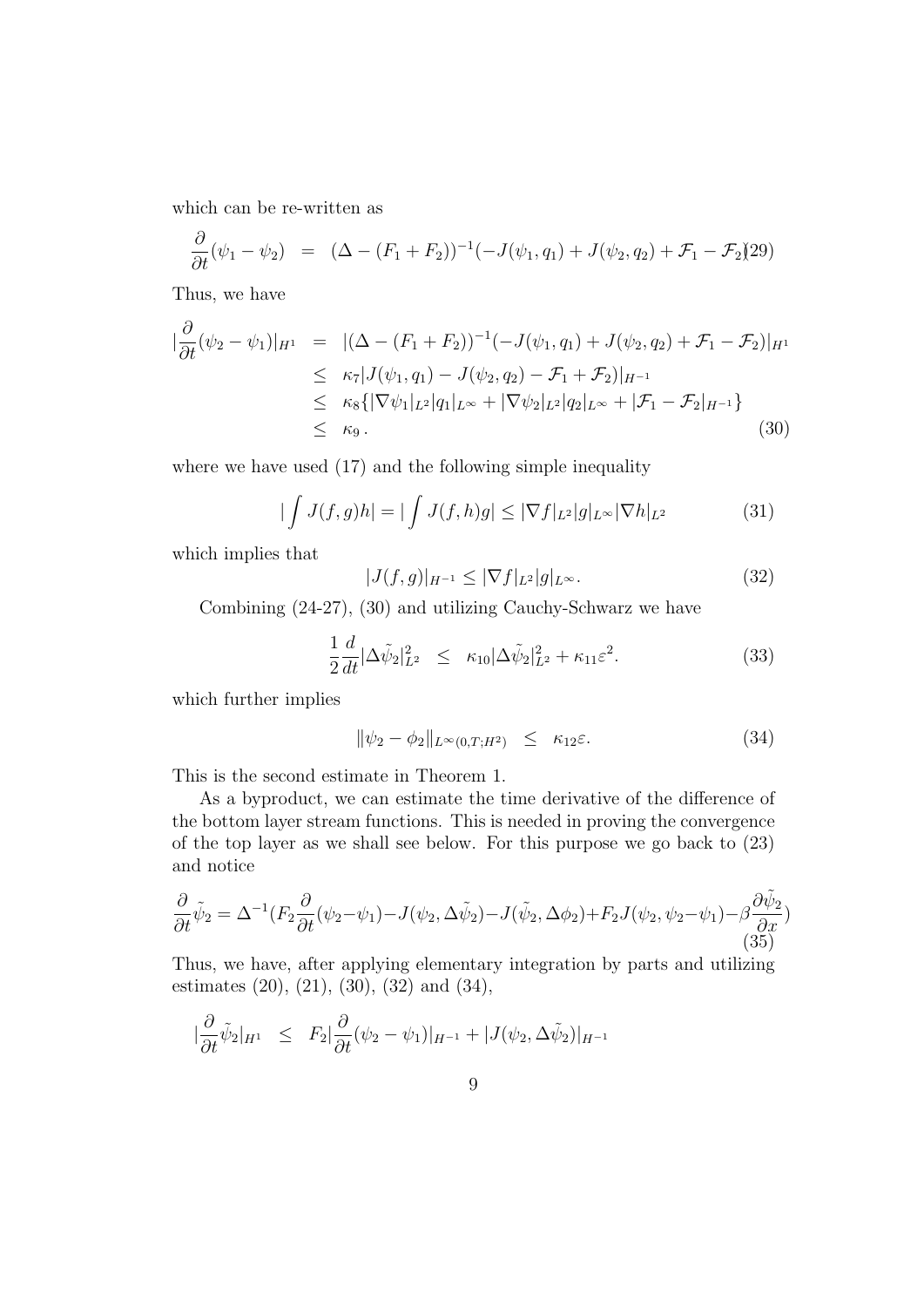$$
+|J(\tilde{\psi}_2, \Delta \phi_2)|_{H^{-1}} + F_2|J(\psi_2, \psi_2 - \psi_1)|_{H^{-1}} + \beta |\frac{\partial \tilde{\psi}_2}{\partial x}|_{H^{-1}})
$$
  
\n
$$
\leq \kappa_{13}\varepsilon + \kappa_{14} |\nabla \psi_2|_{L^{\infty}} |\Delta \tilde{\psi}_2|_{L^2}
$$
  
\n
$$
\leq \kappa_{15}\varepsilon.
$$
\n(36)

We now proceed to prove the convergence of the top layer.

For this purpose we take the difference of the equations for the top layer in the two layer model (1) and that of the one and one-half layer model (10), we deduce

$$
\frac{\partial}{\partial t} (\Delta \tilde{\psi}_1 - F_1 \tilde{\psi}_1) = -F_1 \frac{\partial}{\partial t} \tilde{\psi}_2 - J(\psi_1, (\Delta - F_1) \tilde{\psi}_1) - J(\tilde{\psi}_1, (\Delta - F_1) \phi_1)
$$

$$
-J(\tilde{\psi}_1, F_1 \phi_2) - J(\psi_1, F_1 \tilde{\psi}_2) - \beta \frac{\partial \tilde{\psi}_1}{\partial x}.
$$
(37)

The estimates are very similar as for the bottom layer as given in (24-32). Indeed, we have, after multiplying (37) by  $(\Delta - F_1)\tilde{\psi}_1$  and integrating over the channel,

$$
\frac{1}{2}\frac{d}{dt}|(\Delta - F_1)\tilde{\psi}_1|_{L^2}^2 \le \kappa_{16}|(\Delta - F_1)\tilde{\psi}_1|_{L^2}^2 + \kappa_{17}\varepsilon^2,\tag{38}
$$

where we have utilized the following inequalities which in turn relies on elementary integration by parts and estimates (20), (21), (34), (36),

$$
|\int \frac{\partial}{\partial t} \tilde{\psi}_2(\Delta - F_1)\tilde{\psi}_1| \leq \kappa_{15}\varepsilon |(\Delta - F_1)\tilde{\psi}_1|_{L^2}, \qquad (39)
$$

$$
\int J(\psi_1, (\Delta - F_1)\tilde{\psi}_1)(\Delta - F_1)\tilde{\psi}_1 = 0 \tag{40}
$$

$$
|\int J(\tilde{\psi}_1, (\Delta - F_1)\phi_1)(\Delta - F_1)\tilde{\psi}_1| \le \kappa_{18}|(\Delta - F_1)\tilde{\psi}_1|_{L^2}^2, \tag{41}
$$

$$
|\int J(\tilde{\psi}_1, F_1 \phi_2)(\Delta - F_1)\tilde{\psi}_1| \le \kappa_{19} |(\Delta - F_1)\tilde{\psi}_1|_{L^2}^2, \tag{42}
$$

$$
|\int J(\psi_1, F_1\tilde{\psi}_2)(\Delta - F_1)\tilde{\psi}_1| \le \kappa_{20}\varepsilon |(\Delta - F_1)\tilde{\psi}_1|_{L^2}, \qquad (43)
$$

$$
\int \frac{\partial \psi_1}{\partial x} (\Delta - F_1) \tilde{\psi}_1 = 0. \tag{44}
$$

It then follows from (38) the convergence of the top layer, namely,

$$
\|\psi_1 - \phi_1\|_{L^{\infty}(0,T;H^2)} \leq \kappa_{21}\varepsilon. \tag{45}
$$

This completes the proof of the theorem.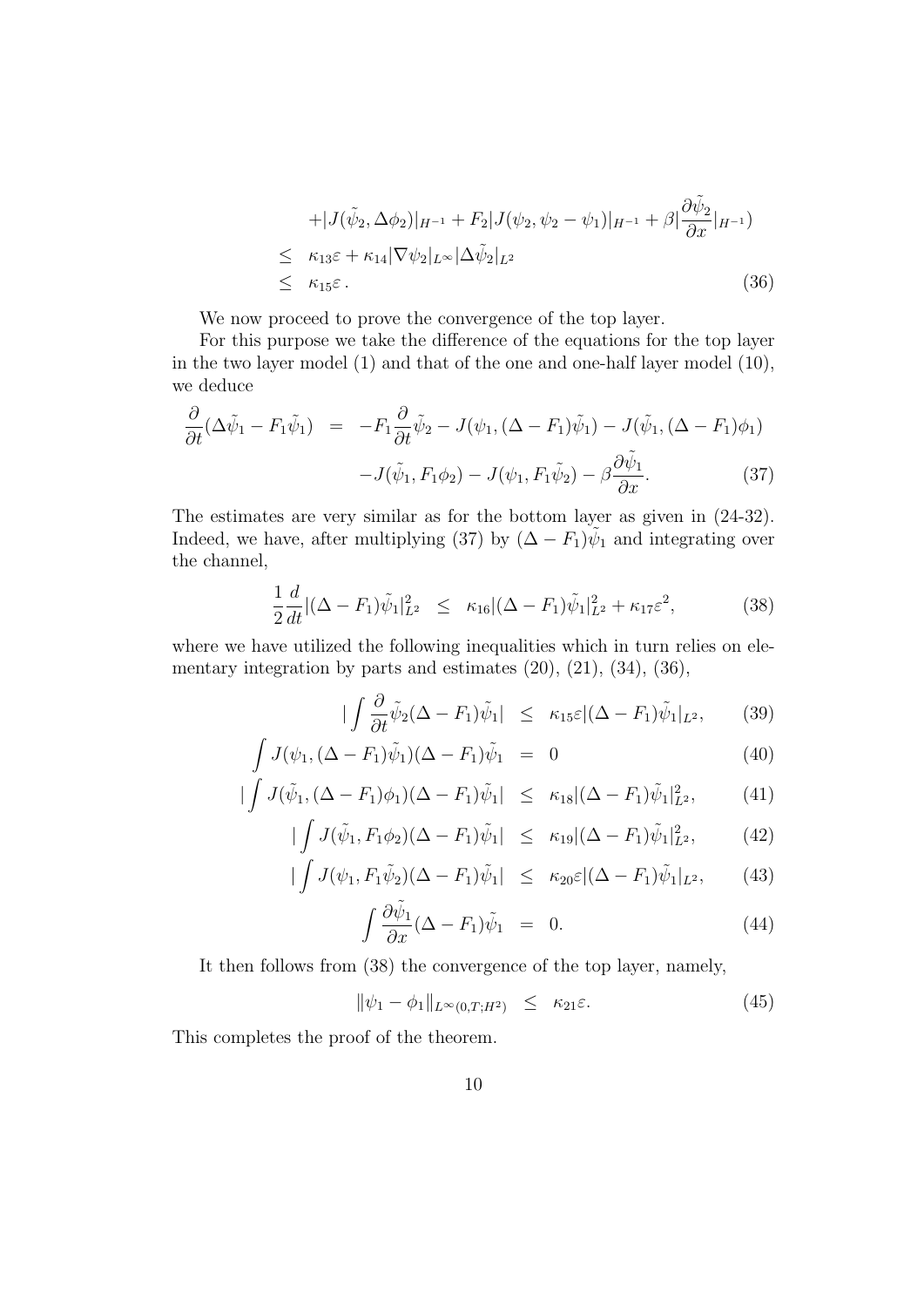# 4 REMARKS AND COMMENTS

We have established the validity of the one and one-half layer quasi-geostrophic model heuristically and rigorously from the two layer model. The convergence rate is  $\varepsilon$  which is the ratio of the depths of the top thin layer over that of the thick bottom layer. The analysis is somewhat straightforward since as we observe, the perturbation problem is a regular perturbation one (no initial, boundary or internal layer/singularity emerge as the small parameter approaches zero). In fact, we can derive systematic asymptotic expansion of the solutions of the two layer model in terms of the small parameter  $\varepsilon$ . The systematic expansion demonstrates that the convergence rate of  $\varepsilon$  is optimal. We will not pursue the details here.

Here we have discussed the situation of forced inviscid flows. Most physical problems involve both forcing and damping/dissipation. It seems that the analysis presented here may be generalized to certain special types of dissipation, for instance, for systems of the form

$$
\frac{\partial q_1}{\partial t} + J(\psi_1, q_1) = -d_1(\Delta \psi_1 - F_1(\psi_1 - \psi_2)) + \mathcal{F}_1, \tag{46}
$$

$$
\frac{\partial q_2}{\partial t} + J(\psi_2, q_2) = -d_2(\Delta \psi_2 - F_2(\psi_2 - \psi_1)) + \mathcal{F}_2 \tag{47}
$$

where the non-negative coefficients  $d_j$ 's are the analogies for Ekman damping coefficient. Such kind of non-symmetric dissipations have been proposed by oceanographers (see for instance Holloway (1992)). The interested reader may work out the details. Nevertheless, it is still not clear how to handle the problem with classical (symmetric) Ekman damping, eddy viscosity etc.

## ACKNOWLEDGMENTS

The authors acknowledge the financial support from NSF, DARPA, NAVY. Most of the work was done while the 2nd author was visiting Courant Institute of the Mathematical Sciences during the 2001-2002 academic year. Part of the work was done during the 2nd author's visit to the Institute for Advanced Study at Princeton. The financial support and hospitality of IAS is graciously acknowledged.